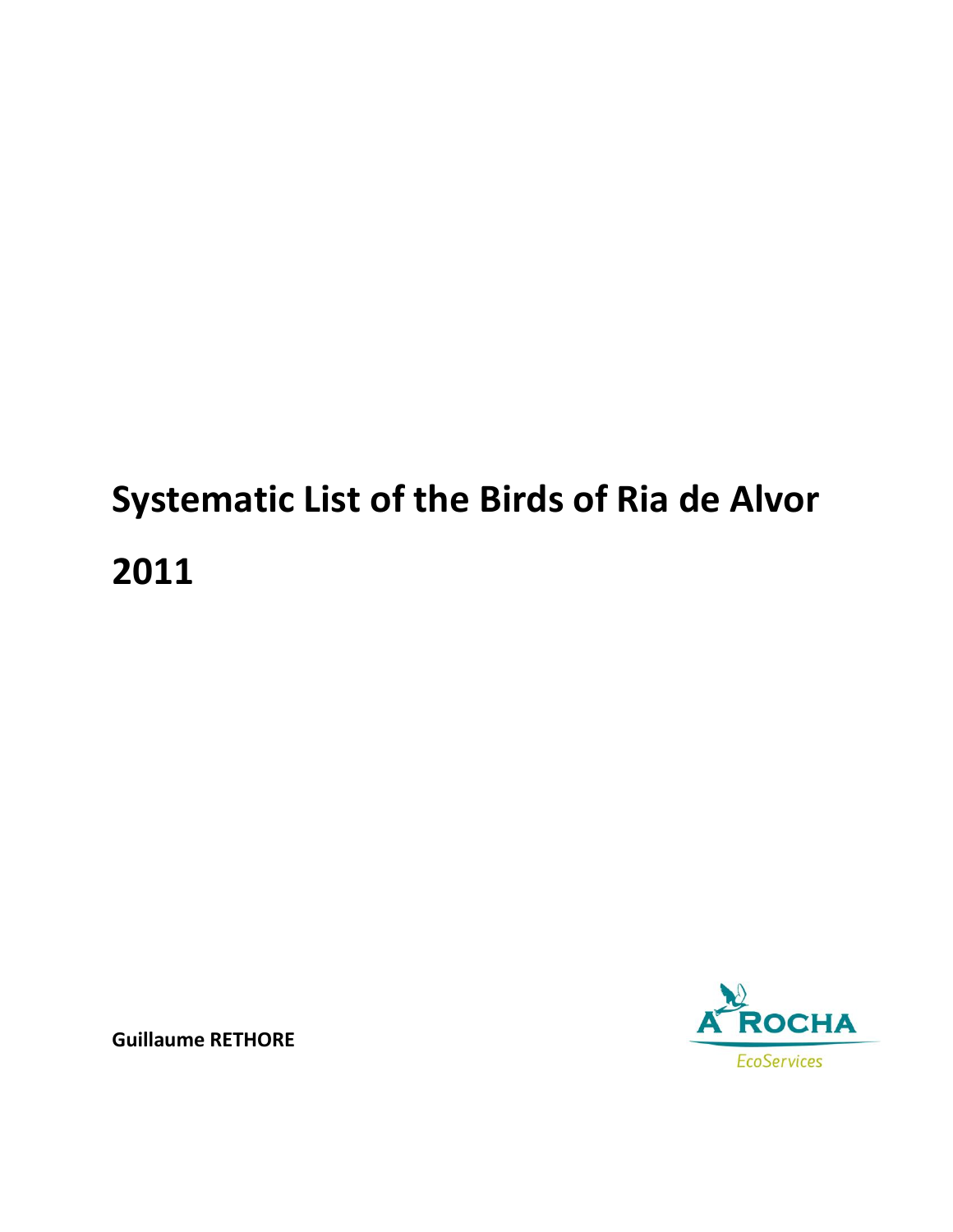A total of 182 species of birds, out of the 306 ever seen, were registered at Ria de Alvor in 2011 and 4 new species were added to the list: Goosander (*Mergus merganser*), Manx Shearwater (*Puffinus puffinus*), Cockatiel (*Nymphicus hollandicus*) and Fischer's Lovebird (*Agapornis fischeri*). The increased number of exotic species could be a future problem and a particular attention should be paid to these species.

Highlights for 2011 were: the presence of a Spanish Imperial Eagle (*Aquila adalberti*), the last sighting being 10 years ago, and the first Tawny Owl (*Strix aluco*) ever ringed at Cruzinha.

Other interesting records were: Goshawk (*Accipiter gentilis*) and Bonelli's Eagle (*Aquila fasciata*), the last record for these species was in 1995; an Orphean Warbler (last seen in 1999), a Spectacled Warbler (last seen in 2002), a Magpie (last seen in 2004), an Ortolan Bunting (last seen in 2004), a Black Stork (last seen in 2006), a Dartford Warbler (last seen in 2006), a Montagu's Harrier (last seen in 2008), a Scops Owl (last seen in 2008), a Roller (last seen in 2008), and a Water Pipit (last seen in 2008).

A few Flamingos (*Phoenicopterus roseus*) and Spoonbills (*Platalea leucorodia*) carrying rings were noted this year and the breeding of the Water Rail (*Rallus aquaticus*) was confirmed.

## **The complete bird list for 2011 is described below.**

**Shelduck** (*Tadorna tadorna*): 4 at the Western Marsh on the 24<sup>th</sup> of August.

**Mallard** (*Anas platyrhynchos*): Present all year with a maximum of 30 on the 9<sup>th</sup> of August.

Gadwall (Anas strepera): Present from January until March, with a maximum of 13 on the 28<sup>th</sup> of February and 5 on the  $10^{th}$  of September at Abicada.

**Shoveler** (*Anas clypeata*): Present from January to late March, with a maximum of 40 on the 9<sup>th</sup> of March, then present from mid-November until the end of the year, with a maximum of 13 on the  $2^{nd}$  of December.

**Teal** (*Anas crecca*): Present from January to late March, with a maximum of 38 on the 6<sup>th</sup> of February, then, present from mid-September until the end of the year, with a maximum of 20 on the  $18<sup>th</sup>$  of November.

Garganey (*Anas querquedula*): 1 at the Western Marsh on the 6<sup>th</sup> of February.

**Common Scoter** (*Melanitta nigra*): 2 (1 male and 1 female) seen from Meia Praia on the 27<sup>th</sup> of November.

Goosander (Mergus merganser): 1 female on the 3<sup>rd</sup> of January in Alvor harbor, seen again on the 22<sup>nd</sup> of January. This will be the first observation for the Algarve if accepted by CPR (Comité Português de Raridades).

Red-legged Partridge (Alectoris rufa): Present all year, with a maximum of 20 on the 1<sup>st</sup> of September.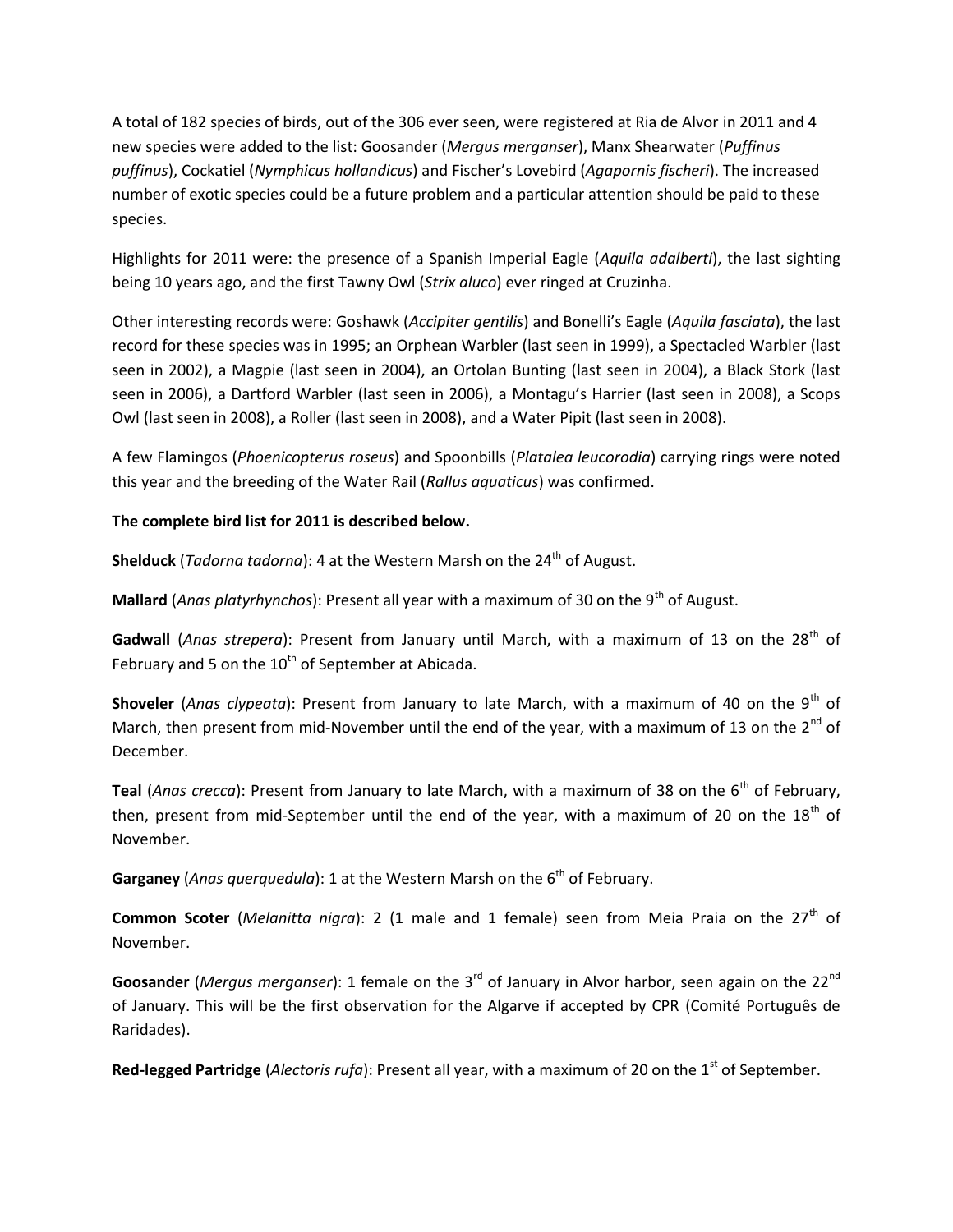**Quail** (*Coturnix coturnix*): Present from the end of February till July; 3 sightings in autumn: 1 bird on the  $13<sup>th</sup>$  of September and 1 on the  $19<sup>th</sup>$  of October, both at Abicada, and 2 birds in the dunes at Meia Praia on the 27<sup>th</sup> of November.

**Little Grebe** (*Tachybaptus ruficollis*): Present from January to the end of March (3 birds); 1 seen in July and then present from September until the end of the year, with a maximum of 7 in October.

**Cory's Shearwater** (*Calonectris diomedea*): 3 on the 5<sup>th</sup> of September, 4 on the 10<sup>th</sup> of September, 8 on the 12<sup>th</sup> of September, 1 on the 23<sup>rd</sup> of September and 20 on the 19<sup>th</sup> of October (seen from Alvor beach).

**Manx Shearwater** (*Puffinus puffinus*): 1 found dead at Meia Praia on the 27<sup>th</sup> of November.

Balearic Shearwater (*Puffinus mauretanicus*): 8 seen from Meia Praia on the 27<sup>th</sup> of November.

**Gannet** (*Morus bassanus*): Present from September until the end of the year. Species sometimes difficult to detect from the Western Marsh.



Gannet (*Morus Bassanus*), Alvor Beach, October 2011 (G.Réthoré)

**Cormorant** (*Phalacrocorax carbo*): Present from January until mid-May with a maximum of 92 in March. Then, again in September until the end of the year, with a maximum of 69 in December.

Little Bittern *(Ixobrychus minutus)*: 1 on the 9<sup>th</sup> and on the 28<sup>th</sup> of May at Abicada.

**Cattle Egret** (*Bubulcus ibis*): Present all year; maximum of 98 at Abicada in November.

**Little Egret** (*Egretta garzetta*): Present all year; maximum of 49 at the Western Marsh in December.

Great Egret (*Casmerodius albus*): 2 flying over the Western Marsh on the 3<sup>rd</sup> of February.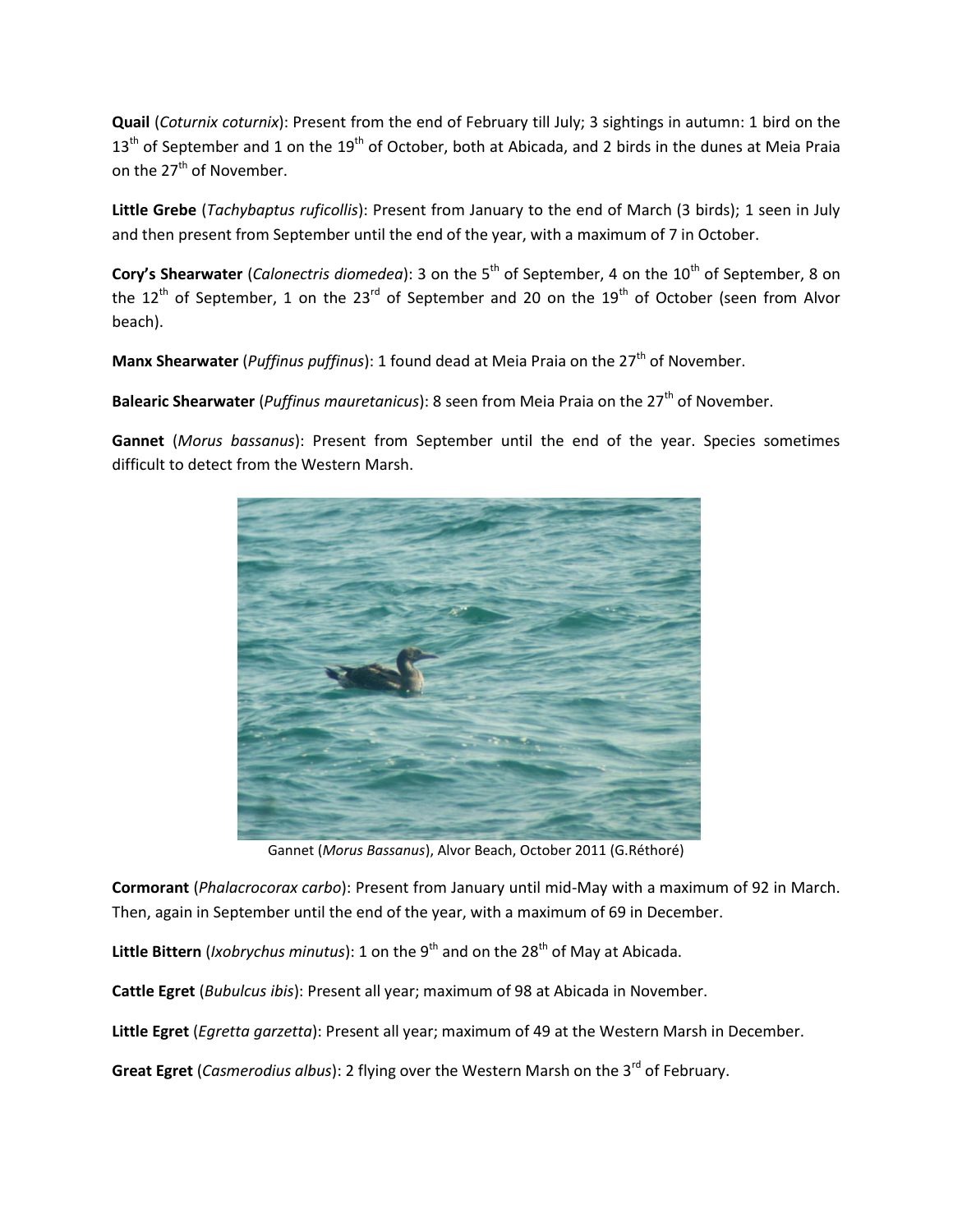**Grey Heron** (*Ardea cinerea*): Present all year, but in smaller numbers from April to August; maximum of 26 in December.

Purple Heron (*Ardea purpurea*): 2 at the Western Marsh on the 23<sup>rd</sup> of March.

**White Stork** (*Ciconia ciconia*): Present all year; maximum of 222 at Abicada on the 20<sup>th</sup> of November.

**Black Stork** (*Ciconia nigra*): 1 on the 27<sup>th</sup> of November, flying towards Sagres.

Spoonbill (*Platalea leucorodia*): Present from January to June, with a maximum of 36 on the 5<sup>th</sup> of January. Then, from September until the end of the year, with a maximum of 29 on the 19<sup>th</sup> of October at Abicada; 11 ringed birds have been controlled over the year, 8 of them were Dutch, and 3 French. For some of these birds, it is their  $3^{rd}$  or  $4^{th}$  winter spent in the area.



Spoonbills (*Platalea leucorodia*), Abicada, March 2010 (G.Réthoré)

**Greater Flamingo** (*Phoenicopterus roseus*): Present from January to April, with a maximum of 21 on the  $9<sup>th</sup>$  of March. Then, from September until the end of the year, with a maximum of 31 on the 5<sup>th</sup> of October; 12 ringed birds have been controlled over the year, 9 of them were Spanish, 1 Algerian and 2 French.

**Osprey** (*Pandion haliaetus*): Present from January to the end of April. Then, from September until the end of the year, with a maximum of 3 birds seen on the  $13<sup>th</sup>$  of October.

**Spanish Imperial Eagle** (*Aquila adalberti*): 1 juvenile at Abicada on the 1<sup>st</sup> of September.

**Short-toed Eagle** (*Circaetus gallicus*): First sighting in March, then, seen at least once a month, except in July and October. Last one seen on the 29<sup>th</sup> of November.

**Booted Eagle** (*Aquila pennata*): 2 sightings in 2011, 1 on the 17<sup>th</sup> of November and 1 on the 2<sup>nd</sup> of December

**Bonelli's Eagle** (*Aquila fasciata*): 1 flying over Cruzinha on the 24<sup>th</sup> of March.

**Red Kite** (*Milvus milvus*): 2 flying over Cruzinha on the 14<sup>th</sup> of July.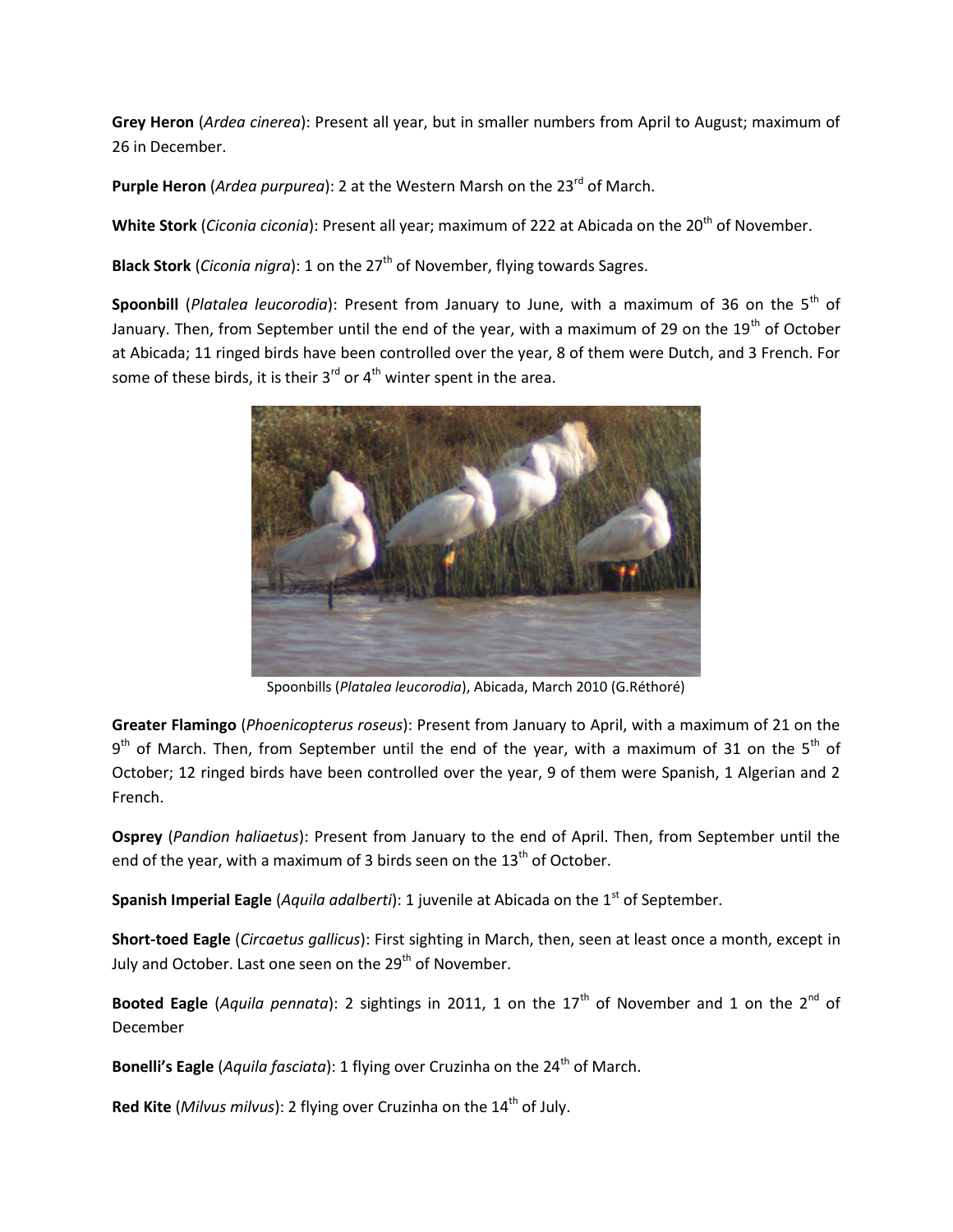**Black Kite** (*Milvus migrans*): 2 sightings in 2011, 1 on the 28<sup>th</sup> of May and 1 on the 15<sup>th</sup> of August.

**Marsh Harrier** (*Circus aeruginosus*): Present from January to mid April. Then, from September until the end of the year; 2 birds were seen on the 25<sup>th</sup> of November.

Hen Harrier (*Circus cyaneus*): 1 female/juvenile seen on the 30<sup>th</sup> of November at Abicada.

**Montagu's Harrier** (*Circus pygargus*): 1 juvenile at Abicada on the 6<sup>th</sup> of September.

**Buzzard** (*Buteo buteo*): Present in January and February. Then, from November until the end of the year.

**Sparrowhawk** (*Accipiter nisus*): 3 sightings in 2011, 1 on the 28<sup>th</sup> of March, 1 on the 4<sup>th</sup> of September, 1 on the 18<sup>th</sup> of November.

**Goshawk** (*Accipiter gentilis*): 1 at Abicada on the 13<sup>th</sup> of September.

**Black-winged Kite** (*Elanus caeruleus*): Present from January to the end of February with 2 birds seen on the 23<sup>rd</sup> of February. Then, from September until the end of the year, with 2 birds seen on the 10<sup>th</sup> of September.



Black-winged Kite (*Elanus caeruleus*), Ria de Alvor, December 2009 (G.Réthoré)

**Kestrel** (*Falco tinnunculus*): Present all year; maximum of 6 on the 9<sup>th</sup> of February.

Hobby (*Faclo subbuteo*): 1 on the 13<sup>th</sup> of September.

**Peregrine Falcon** (*Falco peregrinus*): 2 sightings in February (1 on the 1<sup>st</sup> and 1 on the 17<sup>th</sup>), 2 birds on the 24<sup>th</sup> of March, 1 on the 4<sup>th</sup> of June, 2 sightings in September (1 on 1<sup>st</sup> and 1 on the 6<sup>th</sup>), 2 on the 18<sup>th</sup> of November, and 1 juvenile seen twice in December (on the  $2^{nd}$  and the  $7^{th}$ ).

**Water Rail** (*Rallus aquaticus*): Present all year, with a maximum of 3 birds together on the 29<sup>th</sup> of June, 2 adults and 1 juvenile, which indicates a local breeding.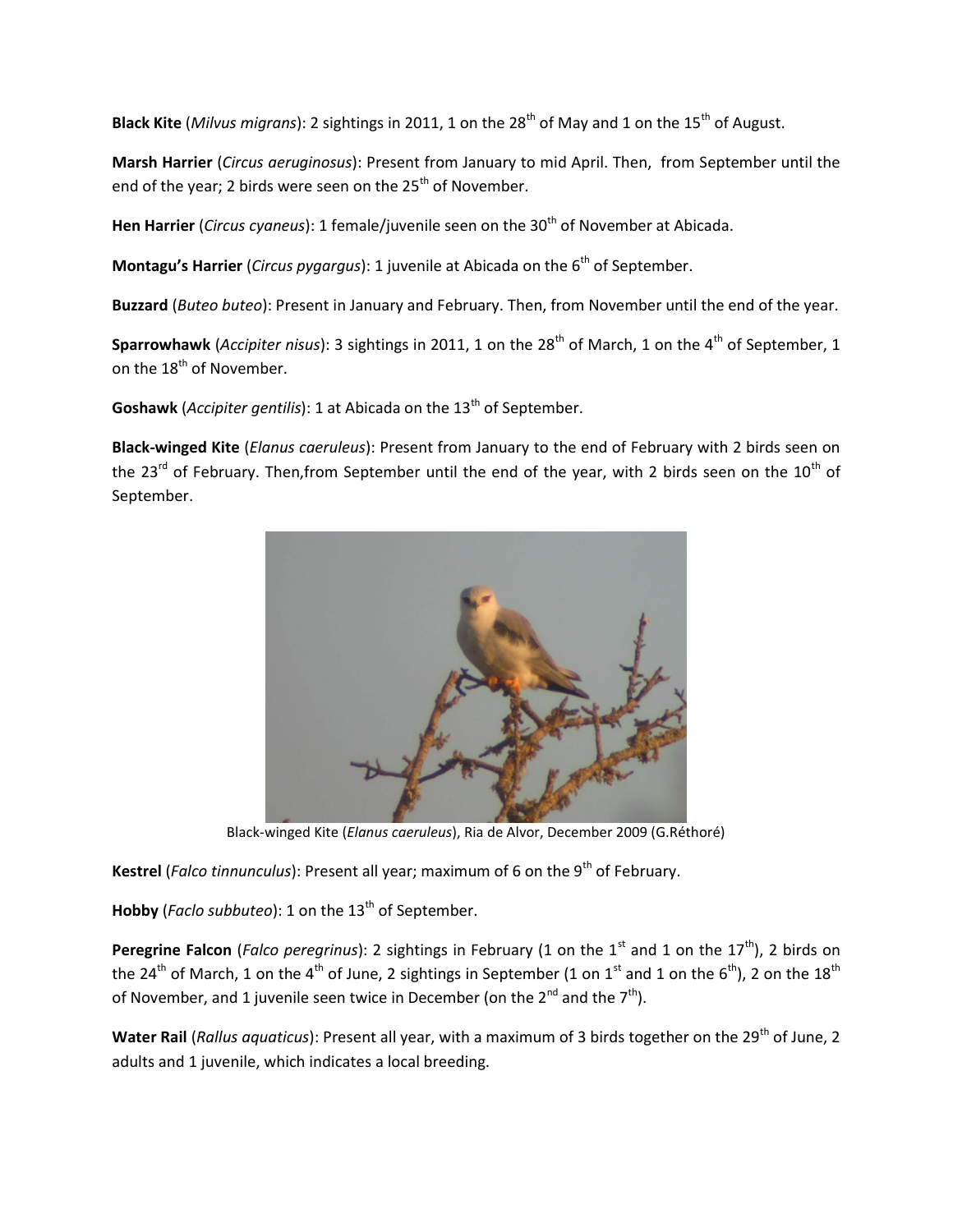**Moorhen** (*Gallinula chloropus*): Present all year, with a maximum of 5 birds on the 17<sup>th</sup> and the 29<sup>th</sup> of June.

**Coot** (*Fulica atra*): Present from January to March and from September until the end of the year, mainly at Abicada.

**Oystercatcher** (*Haematopus ostralegus*): Present all year, with bigger numbers in winter and autumn (maximum of 42 on the  $5<sup>th</sup>$  of January).

**Avocet** (*Recurvirostra avosetta*): Present from January to mid-April, with a maximum of 32 in February and March. Then, from October until the end of the year, with a maximum of 37 birds at Abicada at mid-December; 1 bird with a Belgium ring seen on the  $5<sup>th</sup>$  of January.

**Black-winged Stilt** (*Himantopus himantopus*): Present all year, with a maximum of 51 in April.

**Stone Curlew** (*Burhinus oedicnemus*): Present from January to October, with a maximum of 10 in March, possibly present from October until December but not detected.

**Collared Pratincole** (*Glareola pratincola*): Seen twice in April, a flock of 9 birds on the 1<sup>st</sup> and a bird on the 13<sup>th</sup>.

**Ringed Plover** (*Charadrius hiaticula*): Present all year, with bigger numbers in autumn and winter (maximum of 230 on the 18<sup>th</sup> of October); 1 bird with an Iceland ring present at least from the 2<sup>nd</sup> until the 17<sup>th</sup> of August, and 1 bird ringed in Norway on the 28<sup>th</sup> of September.

**Kentish Plover** (*Charadrius alexandrinus*): Present all year, with a maximum of 112 on the 17<sup>th</sup> of August.

**Grey Plover** (*Pluvialis squatarola*): Present all year, with a maximum of 42 in January.

Golden Plover (*Pluvialis apricaria*): Present from January to March, with a maximum of 186 on the 19<sup>th</sup> of January. Then, from mid-November until the end of the year, with a maximum of 69 on the  $18<sup>th</sup>$  of December.

**Lapwing** (*Vanellus vanellus*): Present in January and February, and then in November and December. One bird was seen at the end of August and 3 birds at the beginning of October.

**Knot** (*Calidris canutus*): Present from January to mid-May, with a maximum of 28 birds at the end of March. Then, from mid-August until the end of the year, with a maximum of 15 birds at the end of November.

**Sanderling** (*Calidris alba*): Present from January until mid-May, with a maximum of 44 at the beginning of February. Then, from the end of July until the end of the year, with a maximum of 122 at mid-September.

**Turnstone** (*Arenaria interpres*): Present from January to the beginning of June, with a maximum of 7 at the beginning of January. Then, from August until the end of the year, with a maximum of 14 at mid-August.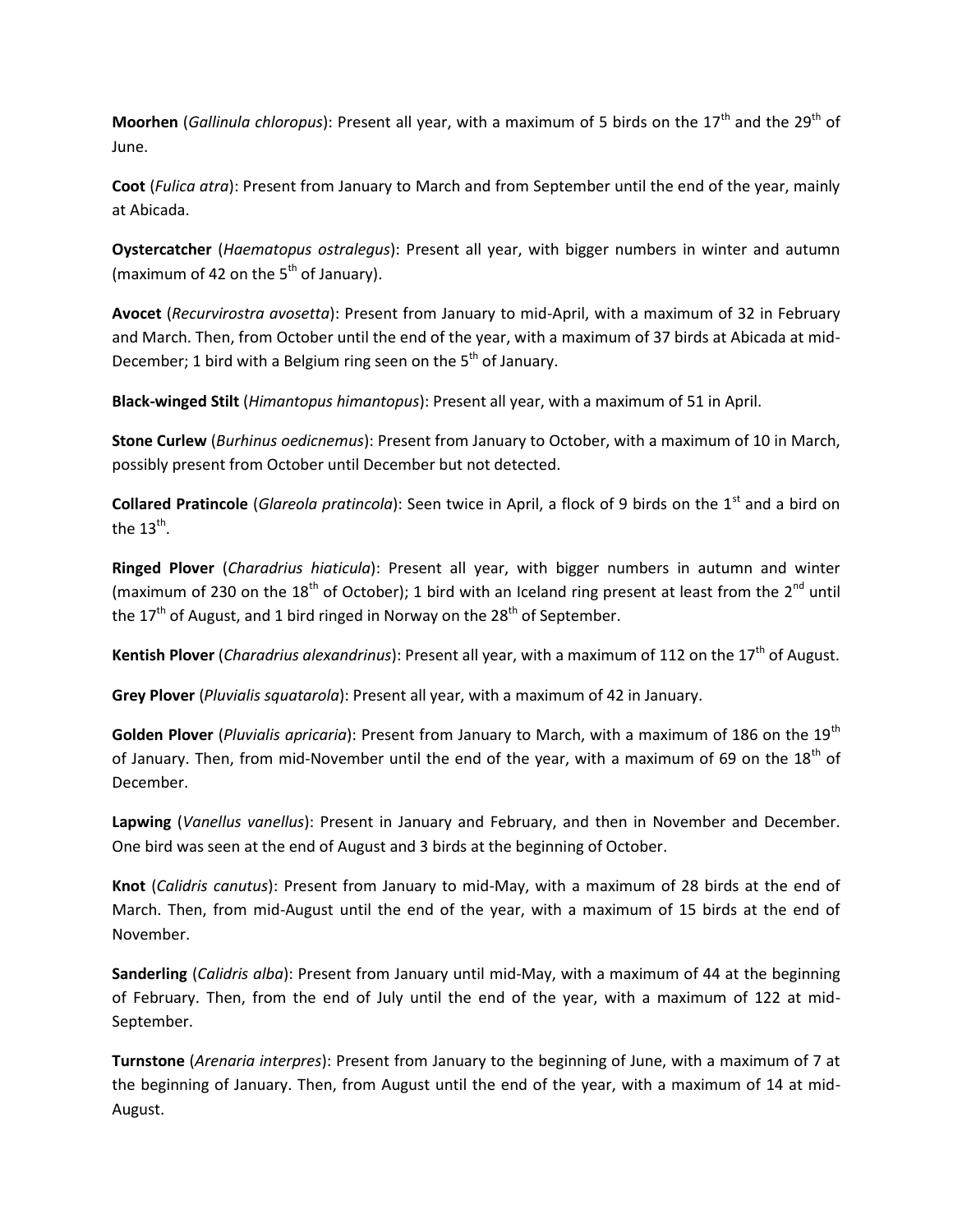**Dunlin** (*Calidris alpina*): Present all year, with bigger numbers in winter and autumn (maximums of 175 on the  $5<sup>th</sup>$  of January and 134 on the 18<sup>th</sup> of November).

**Curlew Sandpiper** (*Calidris ferruginea*): a few observations during the year, 3 on the 5<sup>th</sup> of January, 5 on the 9<sup>th</sup> and 1 on the 30<sup>th</sup> of March, 1 on the 29<sup>th</sup> of July, 3 on the 3<sup>rd</sup> of August, 3 on the 2<sup>nd</sup> of September.

**Little Stint** (*Calidris minuta*): Present in January and February (between 1 and 3 birds) and a few sightings from the end of June until the beginning of September.

**Wood Sandpiper** (*Tringa glareola*): 2 sightings of a bird between the 4<sup>th</sup> and the 7<sup>th</sup> of September.

**Green Sandpiper** (*Tringa ochropus*): 3 sightings of a bird between the end of February and the beginning of April. Then, from September until the end of the year.

**Common Sandpiper** (*Actitis hypoleucos*): Present from January until mid-April (always 1 bird), then from July until the end of the year, with a maximum of 4 on the  $3^{rd}$  of September.

**Redshank** (*Tringa totanus*): Present all year, with a maximum of 54 on the 28<sup>th</sup> of September.

**Spotted Redshank** (*Tringa erythropus*): 1 bird seen at the Western Marsh on the 23<sup>rd</sup> of September.



Spotted Redshank (*Tringa erythropus*), Ria de Alvor, January 2012 (G.Réthoré)

Greenshank (*Tringa nebularia*): Present all year, with a maximum of 20 on the 23<sup>rd</sup> of March.

**Black-tailed Godwit** (*Limosa limosa*): Present from January to March, with a maximum of 56 on the 19th of January. Then, present from the end of July until the end of the year, with a maximum of 13 on the 28<sup>th</sup> of October; 1 bird with an Iceland ring was controlled at Abicada in the autumn and winter. This bird was already seen at the same place in 2008.

**Bar-tailed Godwit** (*Limosa lapponica*): Present all year, with bigger numbers in winter and autumn (maximums of 58 on the  $5<sup>th</sup>$  of January and 44 on the  $18<sup>th</sup>$  of November).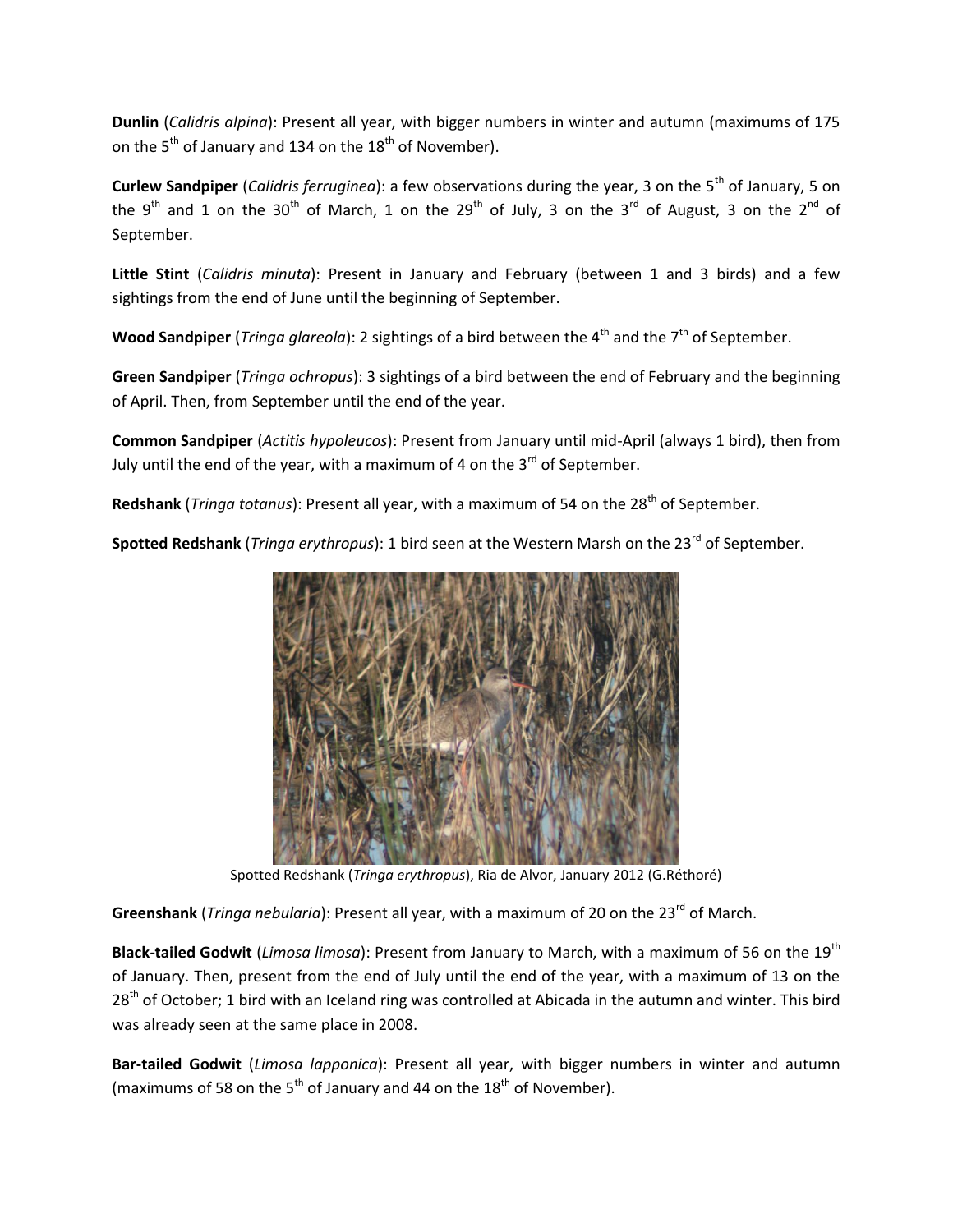**Curlew** (*Numenius arquata*): A few sightings, 1 on the 11<sup>th</sup> of February, 7 on the 23<sup>rd</sup> and 3 on the 30<sup>th</sup> of March, 1 on the 30<sup>th</sup> of May, 1 on the 23<sup>rd</sup> of June, 1 on the 11<sup>th</sup> of September.

**Whimbrel** (*Numenius phaeopus*): Present all year, with a peak in April during migration (300 on the 20th of April).

**Snipe** (*Gallinago gallinago*): Present from January to April, and then from October until the end of the year. Low numbers detected (4 at the maximum) but probably underdetected.

**Ruff** (*Philomachus pugnax*): 2 on the 7<sup>th</sup> and on the 17<sup>th</sup> of September, 1 on the 2<sup>nd</sup> of October.

**Great Skua** (*Stercorarius skua*): 1 seen from the Western Marsh on the 6<sup>th</sup> of February, then, 13 seen from Meia Praia during one hour on the  $27<sup>th</sup>$  of November.

**Black-headed Gull** (*Chroicocephalus ridibundus*): Present all year.

Mediterranean Gull (*Larus melanocephalus*): Present all year, with a maximum of 102 on the 12<sup>th</sup> of September.

**Yellow-legged Gull** (*Larus michahellis*): Present all year; 1 bird with a Spanish ring on the 2<sup>nd</sup> of December.

Audouin's Gull (*Larus audouinii*): a few sightings during the year, 1 on the 14<sup>th</sup> and 5 on the 26<sup>th</sup> of January, 6 on the 9<sup>th</sup> and 2 on the 23<sup>rd</sup> of March, 12 on the 19<sup>th</sup> of April, 2 on the 11<sup>th</sup> of May and 1 on the 11<sup>th</sup> of September.

Lesser Black-backed Gull (*Larus fuscus*): Present all year; 1 bird ringed at Guernsey present on the 17<sup>th</sup> of August, and 1 bird ringed in Norway on the  $14<sup>th</sup>$  of September.

Little Tern (*Sternula albifrons*): Present between April (first birds seen on the 17<sup>th</sup>) and September (last bird seen on the  $13<sup>th</sup>$ ).

**Sandwich Tern** (*Sterna sandvicensis*): Present from January to mid-May, then from August until the end of the year.

**Gull-billed Tern** (*Gelochelidon nilotica*): 5 flying over Alvor Dunes on the 2<sup>nd</sup> of April and 1 on the 11<sup>th</sup> of May at the Western Marsh.

**Caspian Tern** (*Hydroprogne caspia*): Present from January to mid-June, with a maximum of 7 birds. Then, from September until the end of the year, with a maximum of 8 birds.

**Razorbill** (*Alca torda*): 1 seen from Meia Praia on the 27<sup>th</sup> of November.

**Feral Pigeon** (*Columba livia*): Present all year.

**Wood Pigeon** (*Columba palumbus*): 200 flying over Cruzinha on the 17<sup>th</sup> of November.

**Collared Dove** (*Streptopelia decaocto*): Present all year.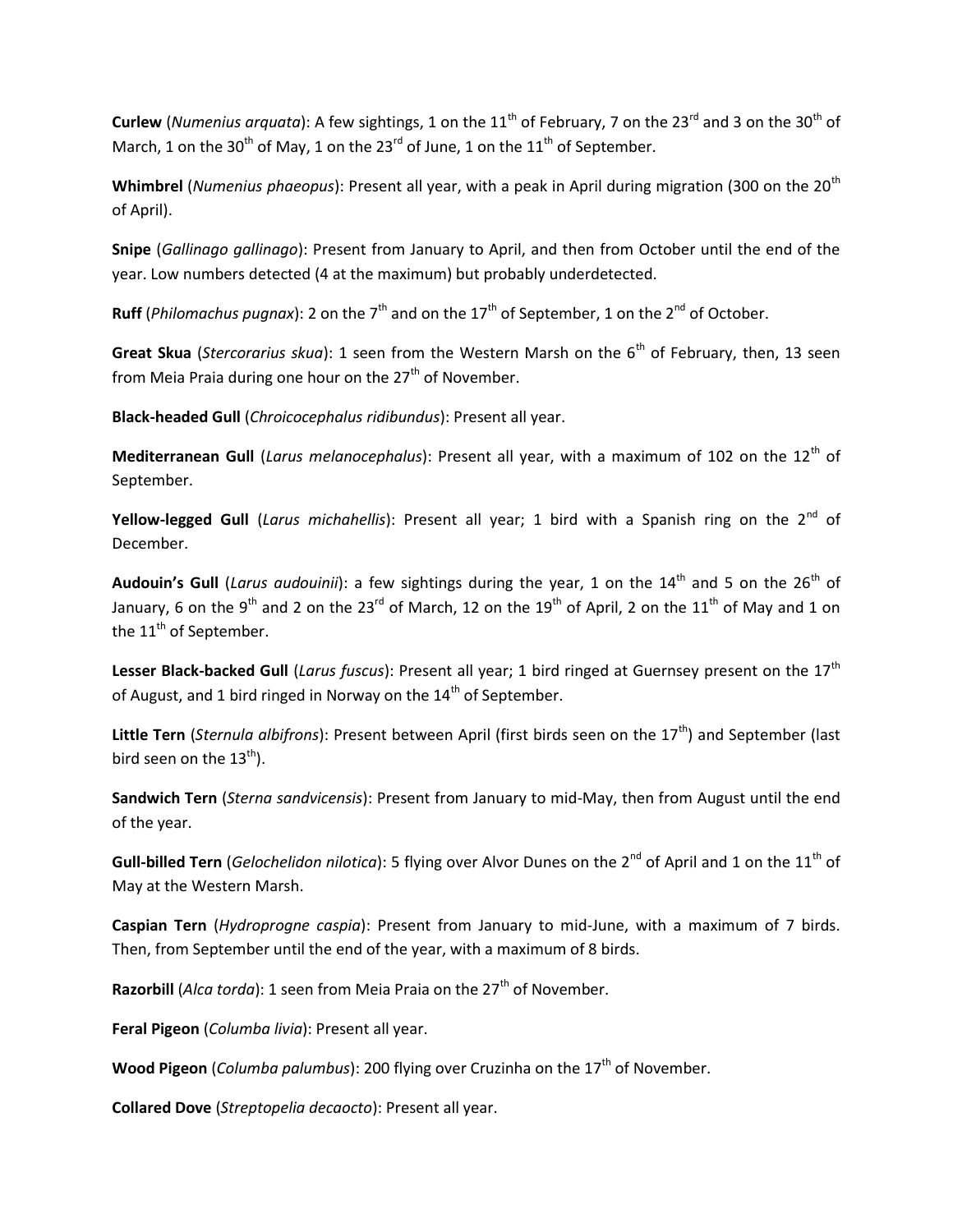**Turtle Dove** (*Streptopelia turtur*): Only seen in September (1 on the 8<sup>th</sup>, 3 on the 9<sup>th</sup>, 1 on the 12<sup>th</sup>, 5 on the  $13<sup>th</sup>$ ).

**Cuckoo** (*Cuculus canorus*): Seen (or heard) every week between the 28<sup>th</sup> of April and mid-May. Then, 1 on the 6<sup>th</sup> of September.

Great Spotted Cuckoo (*Clamator glandarius*): 1 on the 22<sup>nd</sup> of March flying over Cruzinha and 1 juvenile at the Western Marsh on the 26<sup>th</sup> of June.

**Short-eared Owl** (*Asio flammeus*): Present from January until mid-April (1 flushed at Meia-Praia on the  $19<sup>th</sup>$  of April), with a maximum of 2 birds on the  $17<sup>th</sup>$  of February. Then, present in December.

Tawny Owl (*Strix aluco*): 1 caught and ringed on the 9<sup>th</sup> of June (1<sup>st</sup> ever ringed at the centre).

**Barn Owl** (*Tyto alba*): 1 on the 22<sup>nd</sup> of February and a feather found at the Western Marsh on the 17<sup>th</sup> of July.

**Little Owl** (*Athene noctua*): Present all year.

**Scop Owl** (*Otus scops*): 1 caught and ringed on the 25<sup>th</sup> of September.



Scops Owl (*Otus scops*), Cruzinha, September 2011 (F.Bragança)

**Red-necked Nightjar** (*Caprimulgus ruficollis*): first heard on the 8<sup>th</sup> of June, then, present from the end of June until the beginning of September. Last seen on the 3<sup>rd</sup> of October.

**Swift** (*Apus apus*): Present from April until the beginning of October.

Pallid Swift (Apus pallidus): First seen on the 10<sup>th</sup> of March and present until the beginning of September.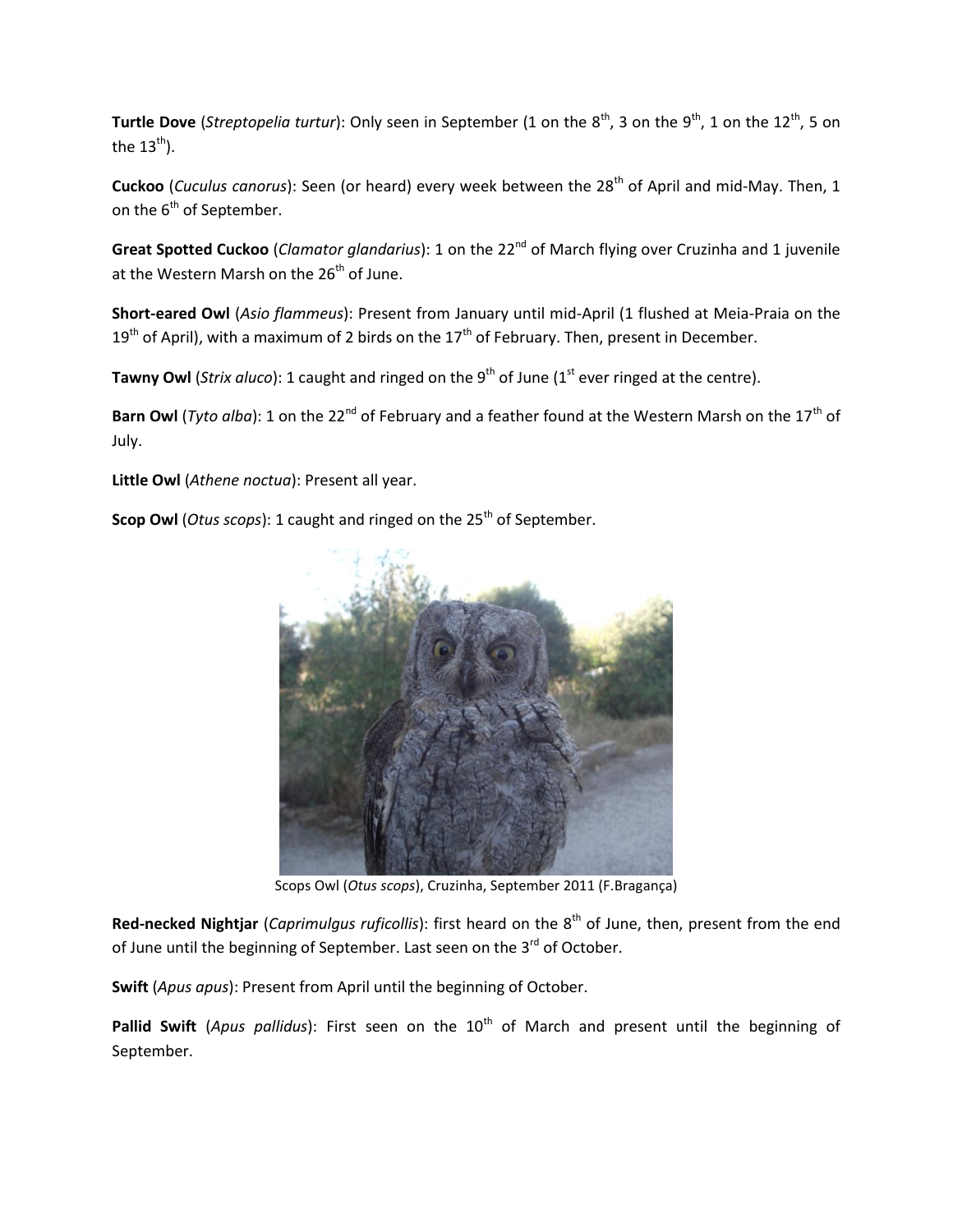Alpine Swift (*Apus melba*): First seen on the 2<sup>nd</sup> of April, then, seen weekly between the 24<sup>th</sup> of April and the 17<sup>th</sup> of June; 2 sightings in July and 2 in September (3 on the 4<sup>th</sup> and 2 on the 11<sup>th</sup>).

**Hoopoe** (*Upupa epops*): Present all year.

**Kingfisher** (*Alcedo atthis*): Present from January until the end of February. Then, from the end of June until the end of the year; maximum of 3 on the  $6<sup>th</sup>$  of July and the  $3<sup>rd</sup>$  of September.

Bee-eater (*Merops apiaster*): Present from the 28<sup>th</sup> of March until the beginning of September (18 on the  $3^{\text{rd}}$ ).



Bee-eater (*Merops apiaster*), Ria de Alvor, March 2010 (G.Réthoré)

**Roller** (*Coracias garrulus*): 1 on the 18<sup>th</sup> of April.

**Green Woodpecker** (*Picus viridis*): 1 present from the 6<sup>th</sup> of July until the 5<sup>th</sup> of August, then, 1 present on the  $17<sup>th</sup>$  of November and during the first week of December.

**Great Spotted Woodpecker** (*Dendrocopos major*): A few observations during the year; 1 heard on the  $13<sup>th</sup>$  of January, 1 on the 26<sup>th</sup> of April at Abicada, 1 on the 20<sup>th</sup> of May, 1 on the 8<sup>th</sup> of July, 1 on the 10<sup>th</sup> and  $23^{\text{rd}}$  of August, 1 on the  $28^{\text{th}}$  of November.

Lesser Spotted Woodpecker (*Dendrocopos minor*): A few observations during the year; 1 on the 16<sup>th</sup> of January, 1 on the  $11<sup>th</sup>$  of April, 1 on the  $8<sup>th</sup>$  of September, 1 on the  $19<sup>th</sup>$  of November.

**Wryneck** (*Jynx torquilla*): A few observations during the year; 1 on the 27<sup>th</sup> of November, 1 on the 14<sup>th</sup> of October, 1 caught and ringed on the  $29<sup>th</sup>$  of October.

**Skylark** (*Alauda arvensis*): Present from January until mid-February and then from the end of October until the end of the year.

**Crested Lark** (*Galerida cristata*): Present all year.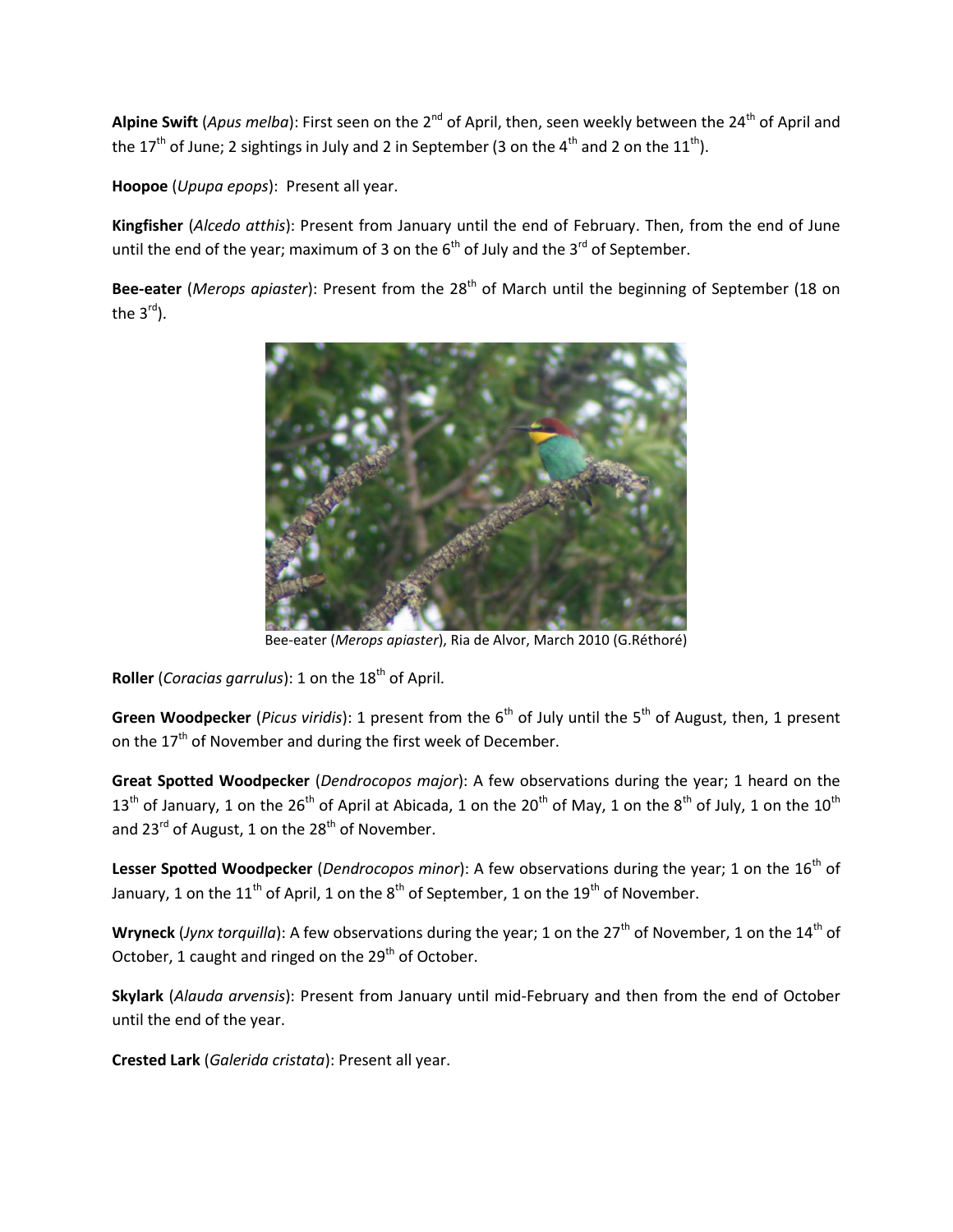**Short-toed Lark** (*Calandrella brachydactyla*): First bird seen on the 23<sup>rd</sup> of March, and then seen weekly until mid-May. One more sighting on the  $6<sup>th</sup>$  of July.

Sand Martin (*Riparia riparia*): A few sightings during the year; 1 on the 23<sup>rd</sup> of March, 4 on the 10<sup>th</sup> of May, 1 on the  $6<sup>th</sup>$  of July and 1 on the  $5<sup>th</sup>$  of September.

**Crag Martin** (*Ptyonoprogne rupestris*): Present from January until mid-March and then from the end of November until the end of the year.

**Barn Swallow** (*Hirundo rustica*): Present from mid-January until the beginning of October and then, 2 present from the 2<sup>nd</sup> of December until the end of the year.

**Red-rumped Swallow** (*Cecropis daurica*): Present from the 9<sup>th</sup> of February until the 10<sup>th</sup> of October.

House Martin (*Delichon urbicum*): Present from the 22<sup>nd</sup> of January until the beginning of October.

**Water Pipit** (*Anthus spinoletta*): 1 in breeding plumage on the 22<sup>nd</sup> of March.

**Meadow Pipit** (*Anthus pratensis*): Present from January until mid-April, then, from mid-November until the end of the year.

**Tree Pipit** (*Anthus trivialis*): 1 caught in April (carrying a British ring), 1 on the 6<sup>th</sup> of September and 1 seen in November.

**White Wagtail** (*Motacilla alba*): Present from January until mid-April. Then, 1 on the 11<sup>th</sup> of May and 1 on the  $11<sup>th</sup>$  of September. Present from mid-October until the end of the year.

**Yellow Wagtail** (*Motacilla flava*): Present from the 9<sup>th</sup> of March until mid October and 1 bird seen in November. On the 23<sup>rd</sup> of September, 1 bird of the *flavissima* subspecies was present.

**Grey Wagtail** (*Motacilla cinerea*): A few sightings during the year, 1 on the 25<sup>th</sup> of February, 1 on the 8<sup>th</sup> of September, 1 in October and 1 on the  $17<sup>th</sup>$  of November.

**Robin** (*Erithacus rubecula*): Present from January until the end of March. Then, from the end of September until the end of the year.

**Nightingale** (*Luscinia megarhynchos*): Heard from the 23rd of March until mid-April. Then, from the 3rd of August until the beginning of October.

**Bluethroat** (*Luscinia svecica*): Present from January until the beginning of March, with a maximum of 2 birds on the 1<sup>st</sup> of March. Then, from the 6<sup>th</sup> of September until the end of the year with a maximum of 3 birds on the 13<sup>th</sup> of October.

**Redstart** (*Phoenicurus phoenicurus*): 2 sightings in spring: 1 bird on the  $7<sup>th</sup>$  and 1 on the 13<sup>th</sup> of April. Then, present in October.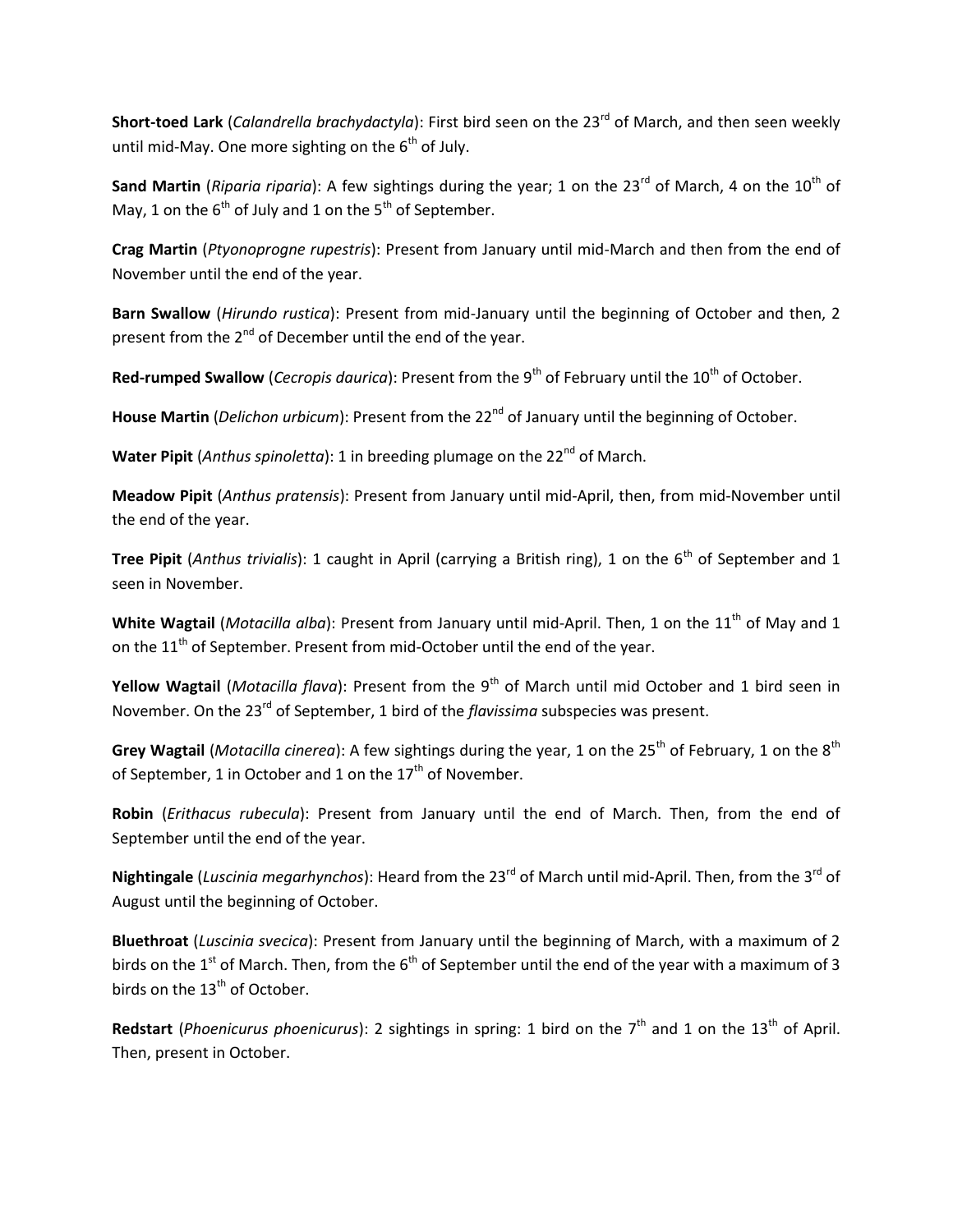**Black Redstart** (*Phoenicurus ochruros*): Present from January until the beginning of March and from the beginning of November until the end of the year.

**Northern Wheatear** (*Oenanthe oenanthe*): Present in the first half of April and from the end of August until the end of October with a maximum of 6 birds on the  $6<sup>th</sup>$  of September.

**Winchat** (*Saxicola rubetra*): 3 on the 13<sup>th</sup> of April and from the 7<sup>th</sup> of September until the 19<sup>th</sup> of October with a maximum of 2 birds on the  $14<sup>th</sup>$  of September.

**Stonechat** (*Saxicola torquatus*): Present all year.



Stonechat (*Saxicola torquatus*), Ria de Alvor, April 2011 (F.Bragança)

**Song Thrush** (*Turdus philomelos*): Present from January until the end of March and from the end of October until the end of the year.

**Blackbird** (*Turdus merula*): Present all year.

**Garden Warbler** (*Sylvia borin*): 1 caught and ringed on the 12<sup>th</sup> of May and from the 3<sup>rd</sup> of September until mid-October.

**Blackcap** (*Sylvia atricapilla*): Present from January until the end of April and from mid-September until the end of the year; 1 with a Belgian ring caught at Cruzinha on the  $17<sup>th</sup>$  of November.

Whitethroat (*Sylvia communis*): 2 sightings in spring, 1 on the 14<sup>th</sup> and 1 on the 28<sup>th</sup> of April and from the  $25^{th}$  of August until the  $6^{th}$  of October.

**Orphean Warbler** (*Sylvia hortensis*): 1 on the 13<sup>th</sup> of April.

**Sardinian Warbler** (*Sylvia melanocephala*): Present all year.

**Spectacled Warbler** (*Sylvia conspicillata*): 1 at Alvor Dunes on the 2<sup>nd</sup> of April and 1 on the 11<sup>th</sup> of September.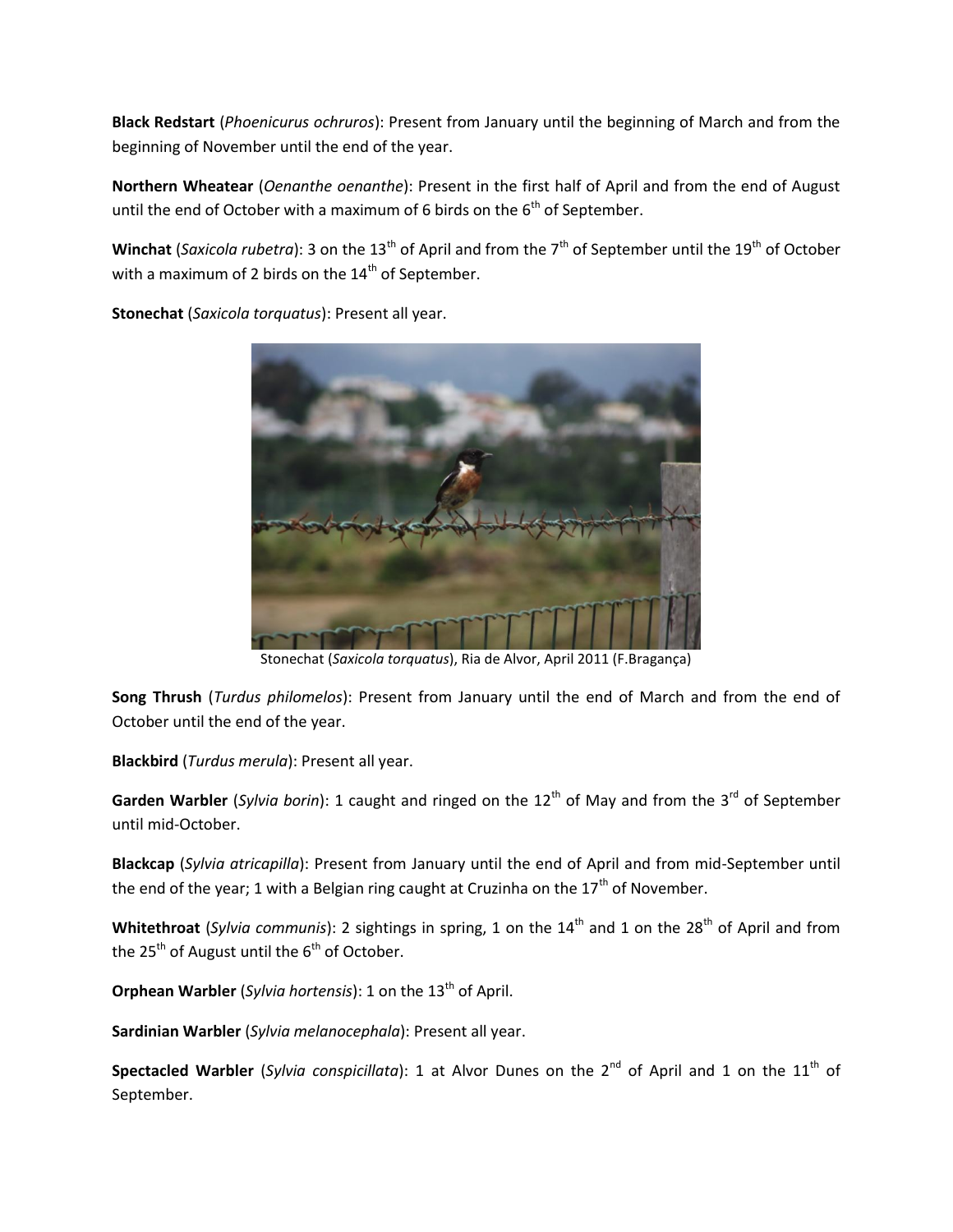**Subalpine Warbler** (*Sylvia cantillans*): 2 sightings in the spring, 2 on the 22<sup>nd</sup> of March and 1 on the 7<sup>th</sup> of April. Present In the autumn from mid-September until the beginning of October.

**Dartford Warbler** (*Sylvia undata*): 1 at the Western Marsh on the 6<sup>th</sup> of February.

**Zitting Cisticola** (*Cisticola juncidis*): Present all year.

**Grasshopper Warbler** (*Locustella naevia*): 2 caught and ringed in the autumn (1 on the 3<sup>rd</sup> and 1 on the 21<sup>st</sup> of September).

**Cetti's Warbler** (*Cettia cetti*): Present all year at Abicada.

**Reed Warbler** (*Acrocephalus scirpaceus*): Present from the end of April until the end of May and from mid-August until mid-October.

**Melodious Warbler** (*Hippolais poliglotta*): Present from mid-July until mid September with a maximum of 4 birds on the  $17<sup>th</sup>$  of August.

**Willow Warbler** (*Phylloscopus trochilus*): 1 on the 10<sup>th</sup> of March and 1 on the 17<sup>th</sup> of April and from mid-August until the end of October with a maximum of 7 birds on the  $7<sup>th</sup>$  of September.

**Bonelli's Warbler** (*Phylloscopus bonelli*): 1 on the 14<sup>th</sup> of July and present in the first half of September.

**Chiffchaff** (*Phylloscopus collybita*): Present from January until mid-April and from the end of July until the end of the year.

**Iberian Chiffchaff** (*Phylloscopus ibericus*): 1 caught and ringed on the 17<sup>th</sup> of November.

**Wren** (*Troglodytes troglodytes*): A few sightings during the year, 1 on the 11<sup>th</sup> of August, 1 on the 4<sup>th</sup>, 1 on the 9<sup>th</sup> and 1 on the 26<sup>th</sup> of September.

**Spotted Flycatcher** (*Muscicapa striata*): Present in the first half of September.

Pied Flycatcher (*Ficedula hypoleuca*): First on the 11<sup>th</sup> of August, then from the beginning of September until the end of October.

**Great Tit** (*Parus major*): Present all year.

**Blue Tit** (*Cyanistes caeruleus*): Present all year, but most of the sightings between June and September.

**Short-toed Treecreeper** (*Certhia brachydactyla*): A few sightings during the year, all in the autumn, 1 on the  $7<sup>th</sup>$ , the 12<sup>th</sup> and the 27<sup>th</sup> of September, and 1 on the 29<sup>th</sup> of October.

**Iberian Grey Shrike** (*Lanius meridionalis*): Seen almost every week between the beginning of January until mid-February. Then, a few sightings during the year, 1 on the 21<sup>st</sup> of March, 1 on the 4<sup>th</sup> and 1 on the 29<sup>th</sup> of June, 1 on the 17<sup>th</sup> of July, 1 on the 2<sup>nd</sup> and 1 on the 6<sup>th</sup> of September, 1 on the 21<sup>st</sup> of December.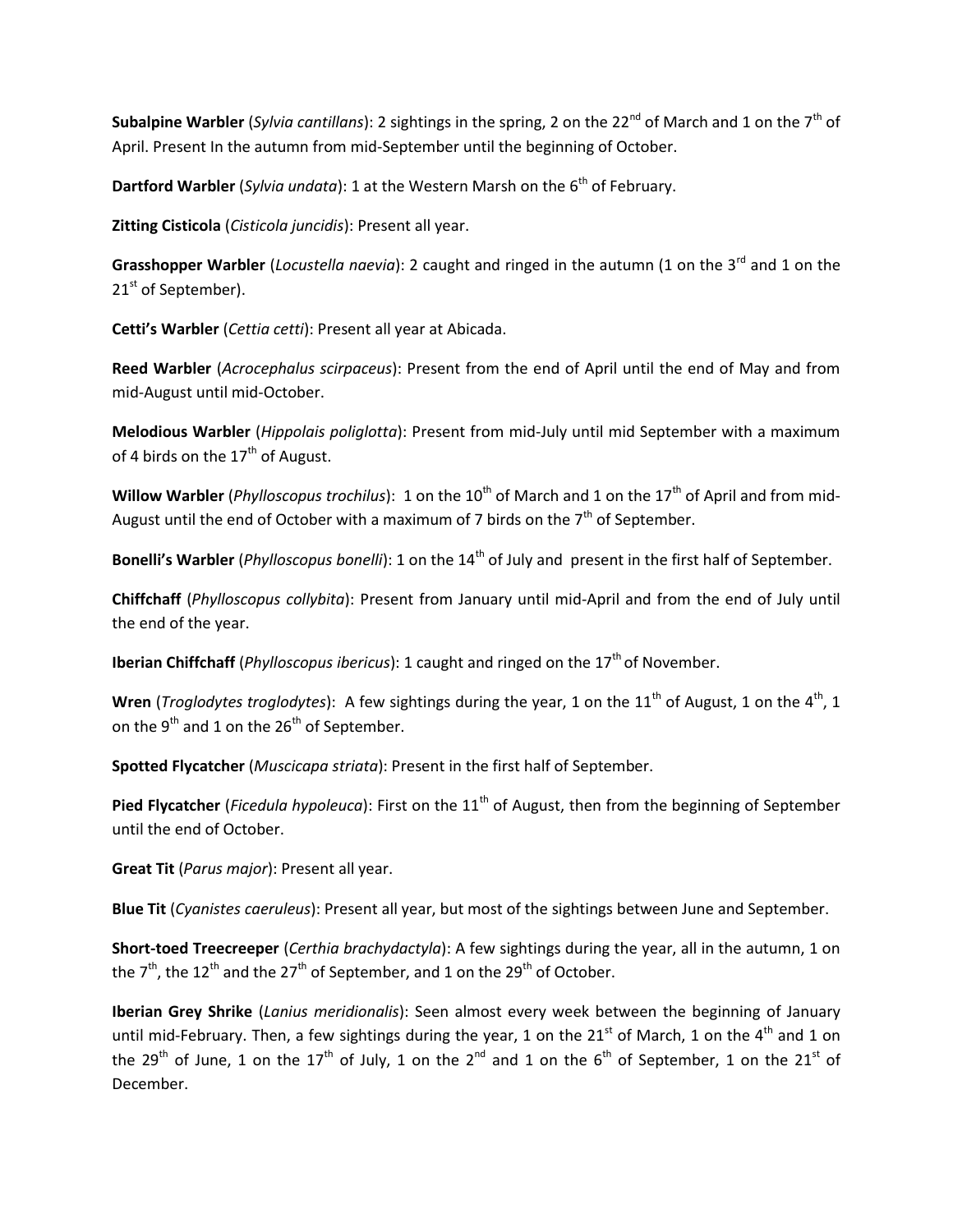**Woodchat Shrike** (*Lanius senator*): Present from the end of March until the beginning of September, with a maximum of 3 birds on the  $21<sup>st</sup>$  of March.

**Azure-winged Magpie** (*Cyanopica cyanus*): Present all year with bigger numbers in the autumn and spring (165 on the  $9<sup>th</sup>$  of September).

**Magpie** (*Pica pica*): 1 on the 16<sup>th</sup> of March.

Jay (*Garrulus glandarius*): 1 on the 19<sup>th</sup> of October at Abicada.

**Jackdaw** (*Corvus monedula*): Present from January until the beginning of April and from the beginning of September until the end of the year (maximum of 43 on the  $4<sup>th</sup>$  of December).

**Starling** (*Sturnus vulgaris*): at least 2 on the 22<sup>nd</sup> of January at Abicada.

**Spotless Starling** (*Sturnus unicolor*): Present all year with a maximum of 120 on the 6<sup>th</sup> of September.

Golden Oriole (*Oriolus oriolus*): First detected on the 20<sup>th</sup> of April. Present until mid-September, with a maximum of 7 on the  $18<sup>th</sup>$  of August.

**House Sparrow** (*Passer domesticus*): Present all year.

**Spanish Sparrow** (*Passer hispaniolensis*): Present from January to the beginning of March and from the beginning of October until the end of the year, with a maximum of 20 on the  $21<sup>st</sup>$  of December.



Spanish Sparrow (*Passer hispaniolensis*), Ria de Alvor, November 2009 (G.Réthoré)

**Tree Sparrow** (*Passer montanus*): 1 caught and ringed on the 27<sup>th</sup> of April.

**Chaffinch** (*Fringilla coelebs*): Present from January to the beginning of May and from mid-October until the end of the year;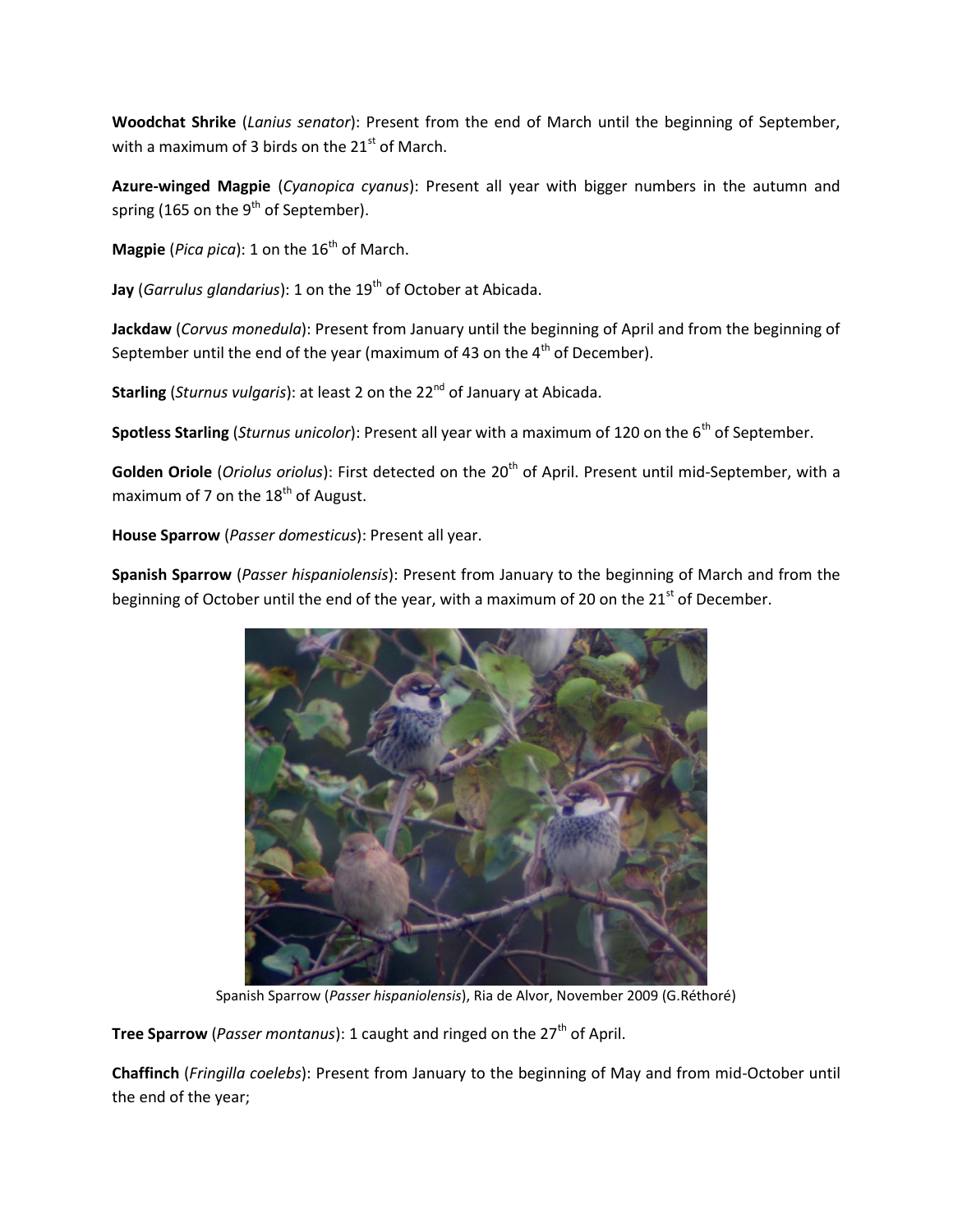**Linnet** (*Carduelis cannabina*): Present all year long, with a maximum of 40 on the 6<sup>th</sup> of September.

**Goldfinch** (*Carduelis carduelis*): Present all year.

**Greenfinch** (*Carduelis chloris*): Present all year.

**Siskin** (*Carduelis spinus*): Present from January to mid-February.

**Serin** (*Serinus serinus*): Present all year.

Reed Bunting (*Emberiza schoeniclus*): 1 at the Western Marsh on the 18<sup>th</sup> of November.

**Ortolan Bunting** (*Emberiza hortulana*): 1 at Abicada on the 6<sup>th</sup> of September.

**Corn Bunting** (*Emberiza calandra*): Present all year.

Sacred Ibis (*Threskiornis aethiopicus*): 5 at the Western Marsh on the 21<sup>st</sup> of March.



Sacred Ibis (*Threskiornis aethiopicus*), Ria de Alvor, November 2011 (G.Réthoré)

**Cockatiel** (*Nymphicus hollandicus*): 1 on the 4<sup>th</sup> of May, seen again flying over Cruzinha on the 5<sup>th</sup> of May.

**Rose-ringed Parakeet** (*Psittacula krameri*): Present all year with a maximum of 3 birds together.

**Fischer's Lovebird** (*Agapornis fischeri*): 4 on the 26<sup>th</sup> of May, 1 on the 3<sup>rd</sup> and on the 26<sup>th</sup> of June.

**Waxbill** (*Estrilda astrild*): Present all year.